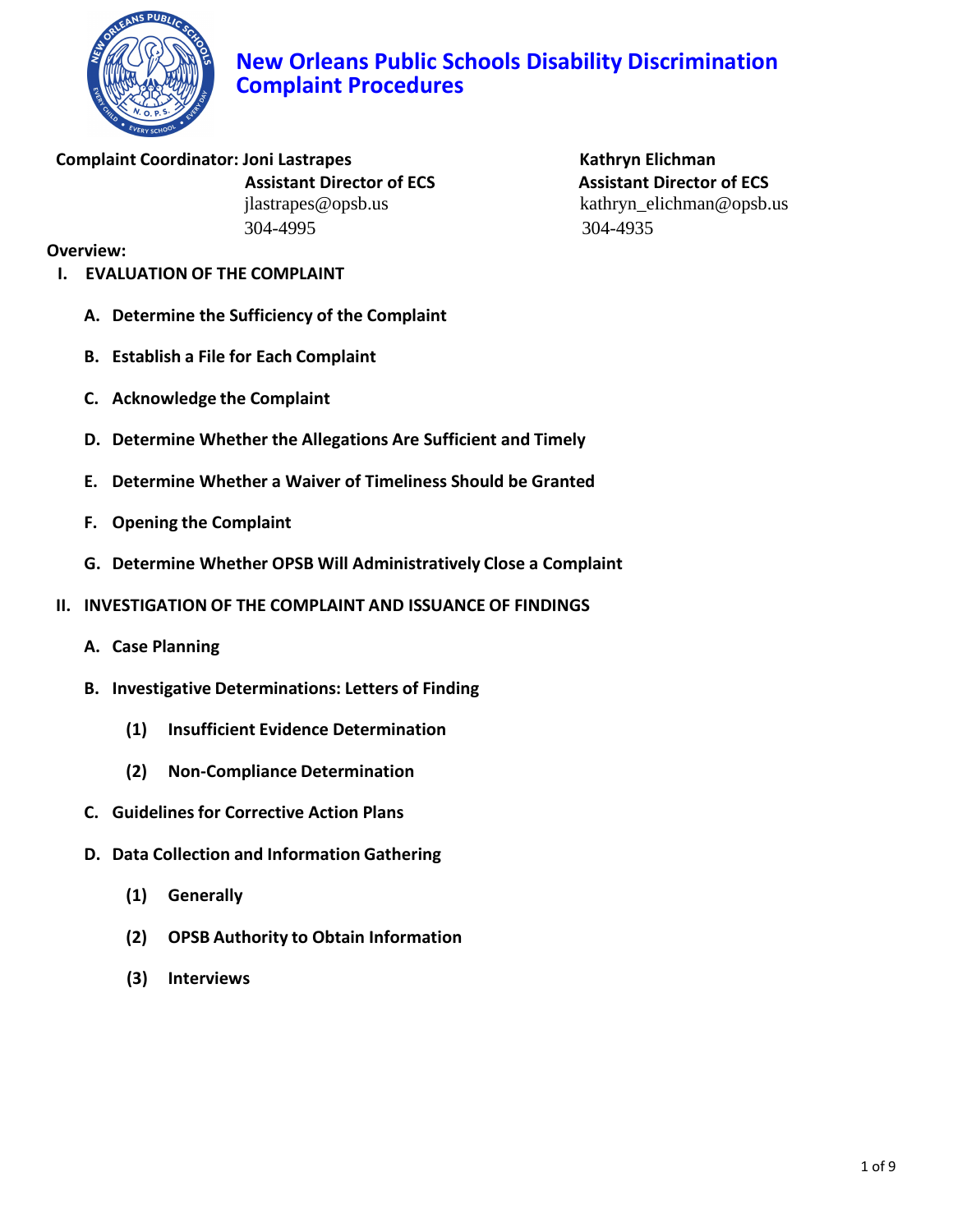

## **I. EVALUATION OF THE COMPLAINT**

If OPSB determines that written information provided to OPSB is a complaint, OPSB will establish whether it has sufficient information to proceed to investigation. OPSB will provide complainants with assistance regarding the nature of their rights and of the OPSB investigation process. Additionally, OPSB staff will provide appropriate assistance to complainants who are persons with disabilities, individuals of limited English proficiency or persons whose communication skills are otherwise limited.

To investigate the complaint, OPSB may need to collect and analyze personal information. OPSB does not reveal the name or other identifying information about an individual (including individuals who file complaints or speak to OPSB) unless (1) such information would assist in the completion of an investigation or in corrective activities of OPSB in remedying violations of law; (2) such information is required to be disclosed under the Louisiana's public records laws; or (3) such information is permitted to be disclosed under the Family Educational Rights and Privacy Act and Louisiana laws concerning the confidentiality of student records and OPSB determines disclosure would further an interest of the OPSB.

However, OPSB can release certain information about complaints to the general public, including the date a complaint was filed; the type of discrimination included in a complaint; the date a complaint was resolved, dismissed or closed; the basic reasons for OPSB decision; or other related information. Any information OPSB releases to the general public will not include personally-identifiable information about the complainant or the person on whose behalf the complaint was filed except as noted in the paragraph above.

## **A. Determine the Sufficiency of a Complaint**

A complaint is a written or electronic statement to OPSB alleging that the rights of one or more students with a disability have been violated and requesting that the OPSB take action. Complaints may be filed online as well as by mail, fax, or in person. Some correspondence that OPSB receives, even if it concerns an alleged civil rights violation, may not be a complaint. Upon receipt, OPSB will determine whether or not the correspondence is a complaint. If a complaint is filed electronically, by e-mail or fax, a signed consent form must be secured in addition to a complaint form.

The following are not complaints:

- (a) Oral allegations that are not reduced to writing;
- (b) Anonymous correspondence;
- (c) Courtesy copies of correspondence or a complaint filed with others; or
- (d) Inquiries that seek advice or information but do not seek action or intervention from OPSB.

The complaint should include a written explanation of what happened; a way to contact the complainant (if the complaint is filed by e-mail OPSB must have the complainant's actual name and address); and identification of the person or group injured by the alleged discrimination.

Complaints should be submitted to one of the NOPS complaint coordinators:

Joni Lastrapes jlastrapes@opsb.us 304-4995

Kathryn Elichman kathryn\_elichman@opsb.us 304-4935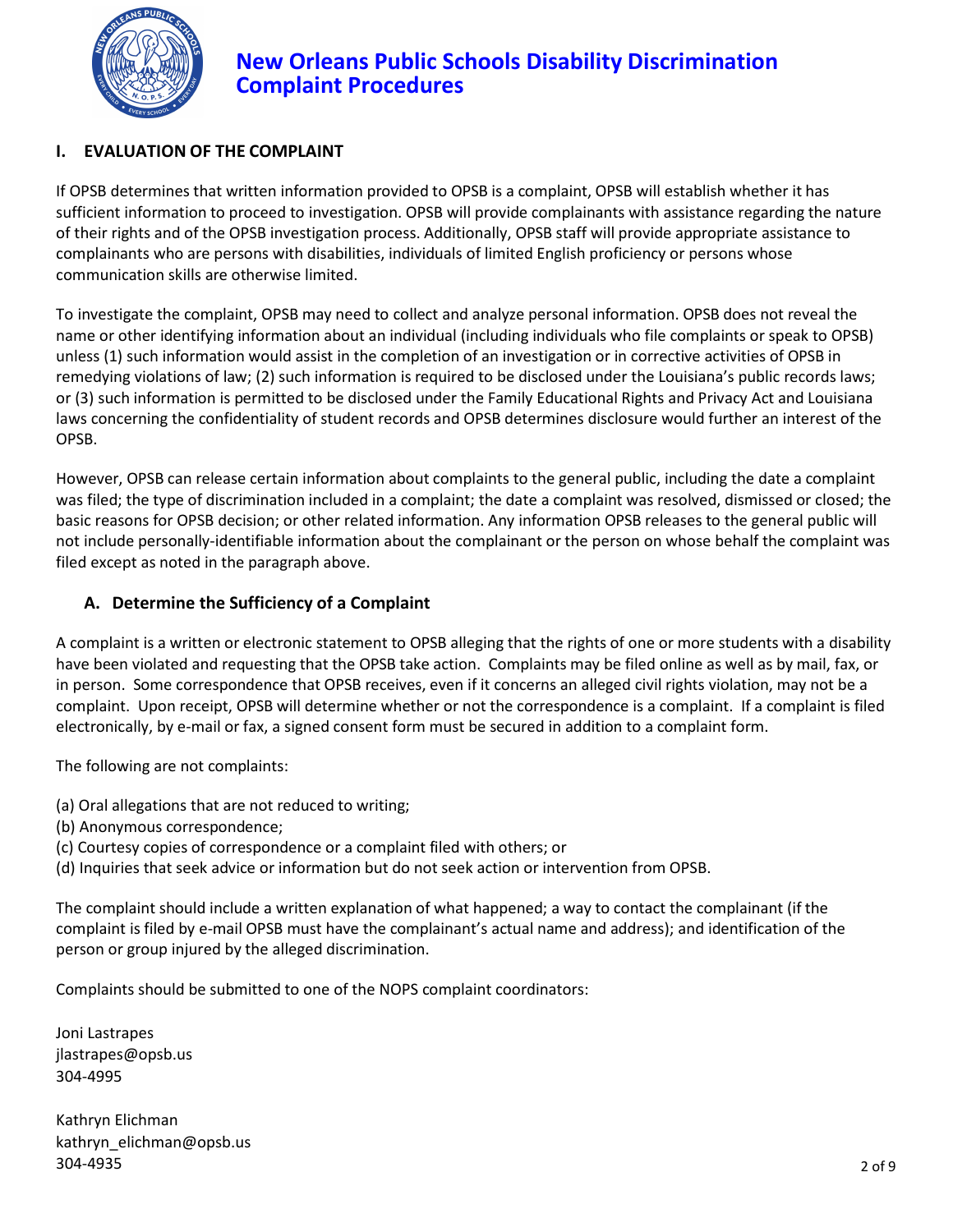

## **B. Establish a File for Each Complaint**

The case opening date is the date a complaint is received by OPSB's chief administrator or a member of OPSB's governing board. Complaints received by email or by fax after regular business hours, over a weekend, or on a holiday will be considered received on the next workday. Upon receipt by the appropriate OPSB staff, OPSB establishes a case file for each complaint. The complaint, however it was filed, must be included in the case file.

In cases of multiple complaints, the following guidelines will be applied in determining how many case numbers should be assigned:

(a) Complaints from more than one person against OPSB that contain different allegations are treated as separate complaints.

(b) Complaints filed by more than one person that raise substantially identical allegations against OPSB may be treated as one complaint or, if received later, incorporated into an existing complaint. If the complaints raise distinct allegations, OPSB should treat them as separate complaints.

(c) New allegations filed by the same person against OPSB after a complaint investigation has begun are reviewed on a case-by-case basis to determine whether the allegations should be added to the open complaint or treated as a new complaint.

### **C. Acknowledge the Complaint**

OPSB will promptly acknowledge receipt of the complaint. The complainant will be informed that the complaint will be evaluated to determine its sufficiency and that further communications about the complaint will be forthcoming. If not already provided by the complainant, a consent form will be included with OPSB's acknowledgement letter. The complainant will be informed that the complaint will be closed if written consent is not received within 20 calendar days of the date of the acknowledgement letter. The response will also include a copy of "OPSB Complaint Processing Procedures."

#### **D. Determine Whether the Allegations Are Sufficient and Timely**

For OPSB to initiate an investigation, the complaint must allege, or OPSB must be able to infer from the facts given, an allegation of: 1) discrimination based on disability or 2) retaliation for the purpose of interfering with any right or privilege secured by applicable disability rights laws or as a result of making a complaint, testifying, or participating in any manner in an disability discrimination matter before OPSB, the Louisiana Department of Education, or the United States Department of Education.

OPSB will take action only with respect to those complaint allegations that have been filed within 180 calendar days of the date of the last act of alleged discrimination unless the complainant is granted a waiver under Section I.E. Timely allegations may include those where the complainant alleges a continuing discriminatory policy or practice. The person or team evaluating the complaint allegations shall make the determination of the existence of a continuing discriminatory policy or practice.

OPSB will assist the complainant in understanding the information that OPSB's requires in order to proceed to the investigation of the complainant's allegation(s). This will include explaining OPSB investigation process and the rights of the complainant under Section 504 of the Rehabilitation Act of 1973 and the Americans with Disabilities Act. OPSB will also, to the extent possible, specifically identify the information necessary for OPSB to proceed to investigation of the complainant's allegation(s). OPSB staff will provide appropriate assistance to complainants who are persons with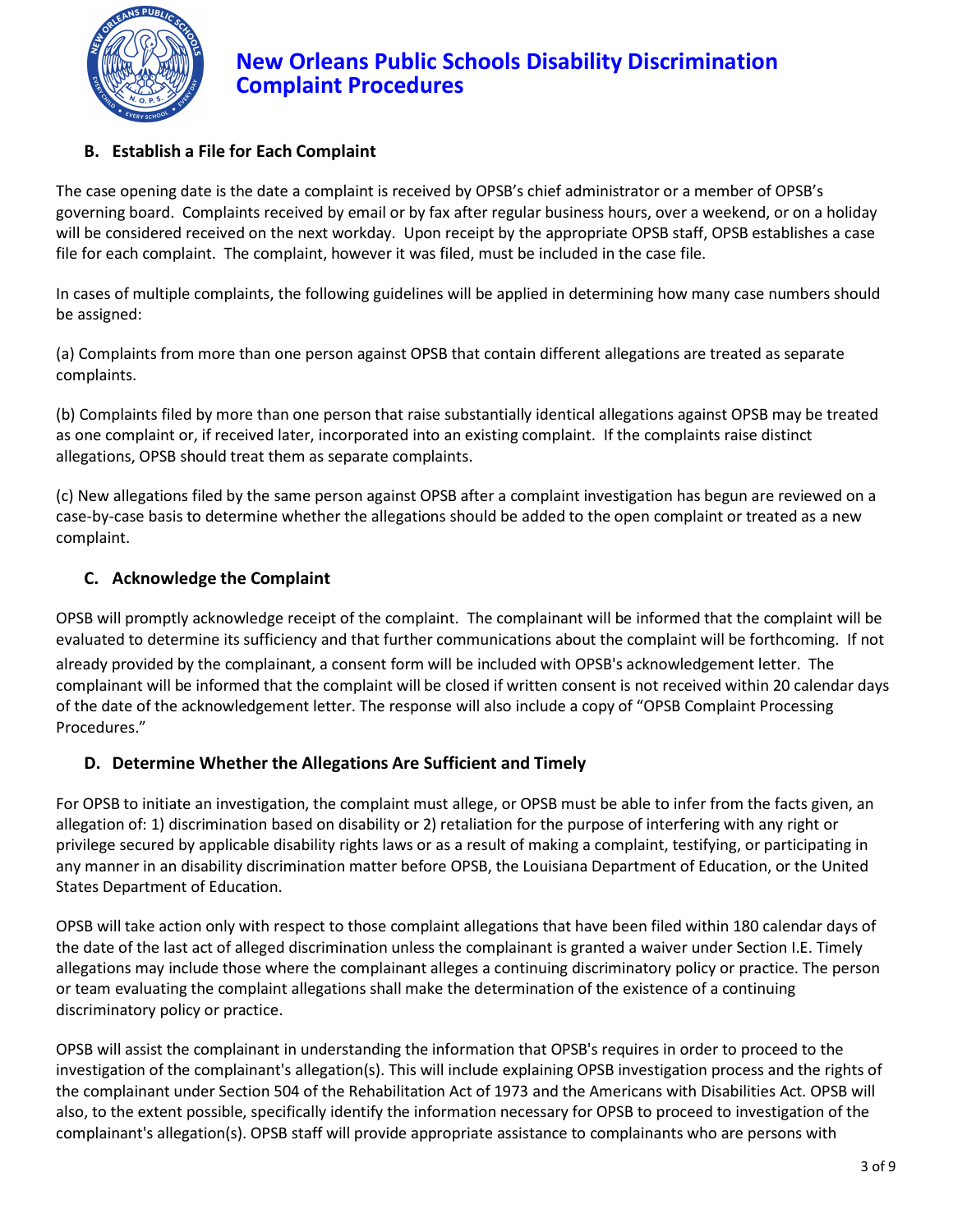

disabilities, individuals of limited English proficiency, or persons whose communication skills are otherwise limited.

If OPSB decides not to open a complaint for investigation or to terminate an investigation for any of the reasons identified above, it will dismiss the complaint allegation.

OPSB will also dismiss an allegation for the following reasons:

(a) The allegation fails to state a violation of Section 504 of the Rehabilitation Act of 1973 or the Americans with Disabilities Act; or

(b) The allegation lacks sufficient detail (i.e., who, what, where, when, how) for OPSB to infer that discrimination or retaliation may have occurred or is occurring; or

(c) The allegation is so speculative, conclusory, or incoherent that it is not sufficiently grounded in fact for OPSB to infer that discrimination or retaliation may have occurred or is occurring.

Before dismissing a complaint allegation, OPSB will contact the complainant and explain in writing (by letter or via electronic mail) the information necessary for OPSB to proceed to investigation of the complaint allegation, ask the complainant to provide this information to OPSB within 20 calendar days of the date of the written request and advise the complainant that the complaint allegation will be dismissed if the information is not received by that date. OPSB will dismiss the complaint allegation if the requested information is not received within 20 calendar days of the date of the written request.

If a complaint allegation is dismissed, OPSB will issue a letter of dismissal to the complainant explaining the reason for the decision.

#### **E. Determine Whether a Waiver of Timeliness Should be Granted**

If a complaint allegation is not filed in a timely manner, OPSB will notify the complainant of the opportunity to request a waiver. The person or team evaluating the complaint allegations may grant a waiver of the 180-day filing requirement for good cause shown, such as under any of the following circumstances:

(a) The complainant could not reasonably be expected to know the act was discriminatory within the 180-day period, and the complaint allegation was filed within 60 days after the complainant became aware of the alleged discrimination;

(b) The complainant was unable to file a complaint because of incapacitating illness or other incapacitating circumstances during the 180-day period, and the complaint allegation was filed within 60 days after the period of incapacitation ended; or

(c) Unique circumstances generated by OPSB's action have adversely affected the complainant's ability to file a complaint within the 180-day period.

If a waiver is not requested or requested but not granted, the allegation will be dismissed and the complainant informed of the decision.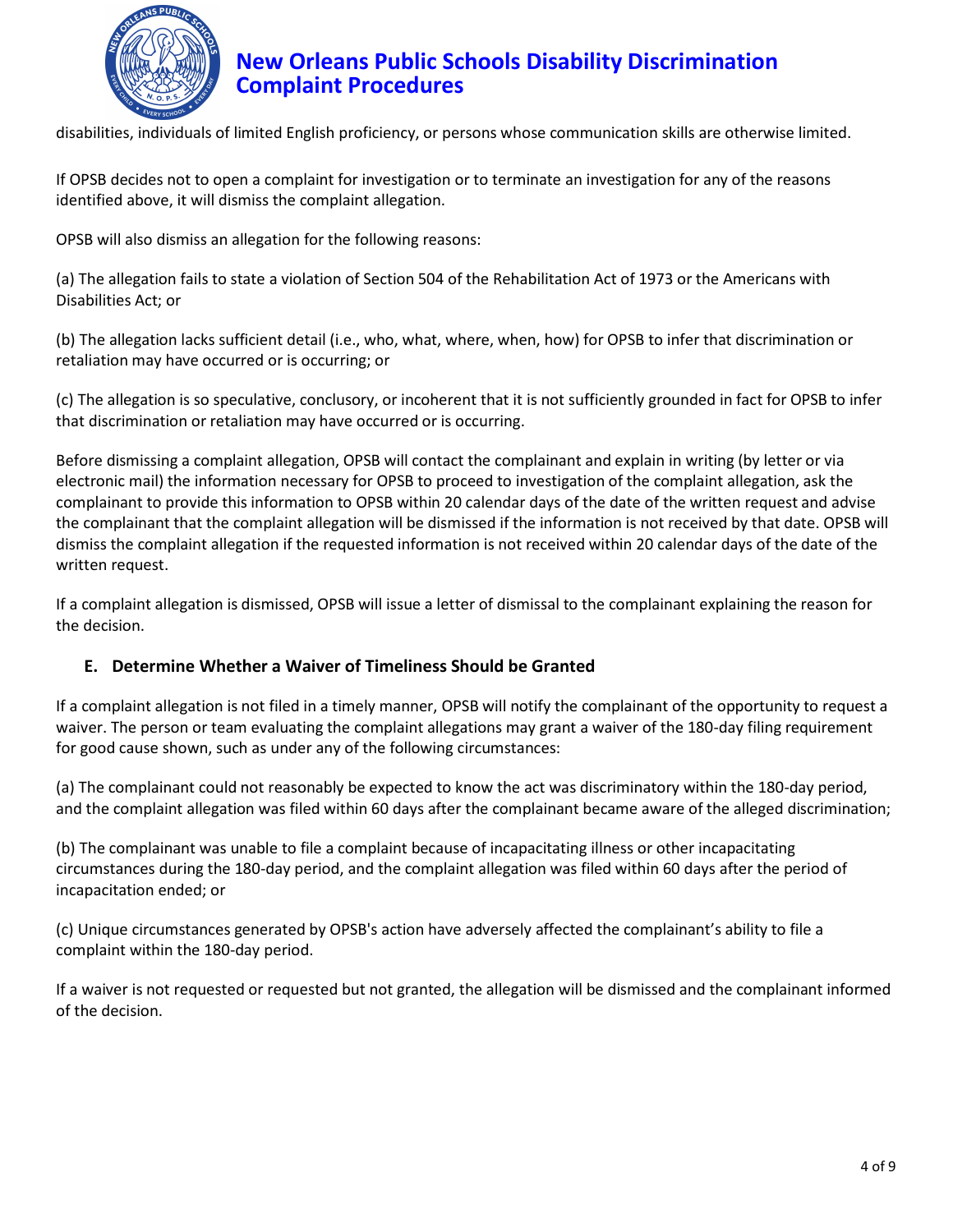

## **F. Opening the Complaint for Investigation**

When OPSB opens a case for investigation, it will issue a letter of notification to the complainant that contains, at a minimum, the following information:

- the complaint allegations;
- contact information for the OPSB staff person who will serve as the complainant's primary contact during the investigation and resolution of the complaint; and
- a copy of "OPSB Complaint Processing Procedures".

## **G. Determine Whether OPSB Will Administratively Close a Complaint**

OPSB will close a complaint for the following reasons:

(a) The same allegations have been filed by the complainant against the OPSB with state or federal court. An OPSB complaint may be re-filed within 60 days following termination of the court proceeding if there has been no decision on the merits or settlement of the complaint allegations. (Dismissal with prejudice is considered a decision on the merits).

(b) The complaint allegations are foreclosed by previous decisions of the federal courts, the U.S. Secretary of Education, or the U.S. Department of Education's Civil Rights Reviewing Authority.

(c) OPSB obtains credible information indicating that the allegations raised by the complaint have been resolved, and there are no class-wide allegations. In such a case, OPSB will attempt to ascertain the apparent resolution. If OPSB determines that there are no current allegations appropriate for further complaint resolution, the complaint will be closed.

(d) The OPSB determines that its ability to complete the investigation is substantially impaired by the complainant's or injured party's refusal to provide information that is reasonably accessible to the complainant and is necessary for investigation of the complaint.

(e) The OPSB determines that its ability to complete the investigation is substantially impaired by its inability to contact the complainant in order to obtain information that is necessary for investigation of the complaint. OPSB will include documentation in the case file of its efforts to contact the complainant by phone, in writing, or via electronic mail to request the necessary information. OPSB will not close the complaint until more than 20 calendar days have passed since the date of OPSB's attempt to contact the complainant.

(f) The complaint is a continuation of a pattern of complaints previously filed by the complainant or someone other than the complainant involving the same or similar allegations against OPSB that have been found to be without merit by OPSB.

(g) The complainant withdraws the complaint.

(h) The death of the complainant or injured party makes it impossible to investigate the allegations fully, or when the death of the complainant or injured party forecloses the possibility of relief because the complaint involved potential relief solely for the complainant or injured party.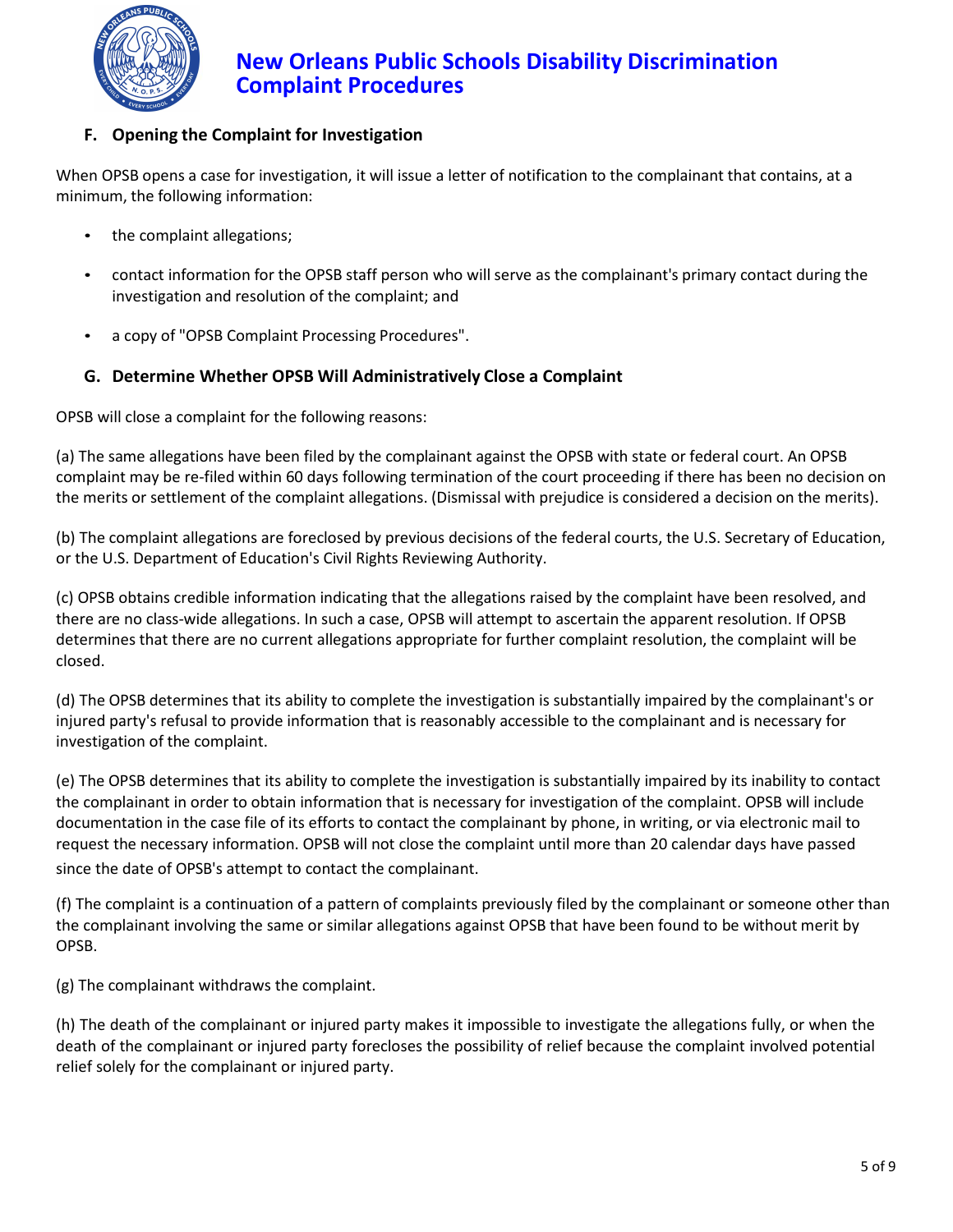

(i) The allegations are moot because:

- 1. There are no current allegations appropriate for further investigation and resolution;
- 2. There are no class-wide allegations; and
- 3. There is no need for the OPSB to change its policies or procedures in order to protect against a future violation.

If OPSB closes a complaint for any of the reasons identified above, it will issue a letter of administrative closure to the complainant explaining the reason for the decision.

### **II. INVESTIGATION OF THE COMPLAINT AND ISSUANCE OF FINDINGS**

OPSB will ensure that investigations are legally sufficient and that they are dispositive of the allegations raised in the complaint. OPSB corrective action plans should be carefully drafted to ensure compliance with Section 504 of the Rehabilitation Act of 1973 and the Americans with Disabilities Act.

### **A. Case Planning**

Case planning will begin as early as possible, will be thorough, and will be conducted throughout the life of every case to ensure high quality decisions, prompt investigations, and efficient use of OPSB resources. Planning decisions will reflect sound legal standards and will be adjusted as necessary to take into account new information obtained during case processing.

The following essential elements of case planning will be addressed in every case and placed in the file (unless inapplicable):

- (a) Allegation(s)
- (b) Legal issue(s)
- (c) Investigation strategy (including obtaining interim relief as appropriate)
- (d) Corrective action plan

#### **B. Investigative Determinations: Letters of Finding**

Within 60 days of the receipt of a sufficient and timely complaint, OPSB will determine either that:

- **there is insufficient evidence to support a conclusion of noncompliance; or**
- there is sufficient evidence to support a conclusion of noncompliance.

OPSB will issue a letter of finding(s) to the complainant. All letters of finding(s) will include a statement that "The complainant may have the right to file a private suit in federal court whether or not OPSB finds a violation."

#### **(1) Insufficient Evidence Determination**

When OPSB determines that the evidence does not support a conclusion that OPSB failed to comply with applicable regulations, OPSB will issue a letter of finding(s) to the parties. The letter of finding(s) must include: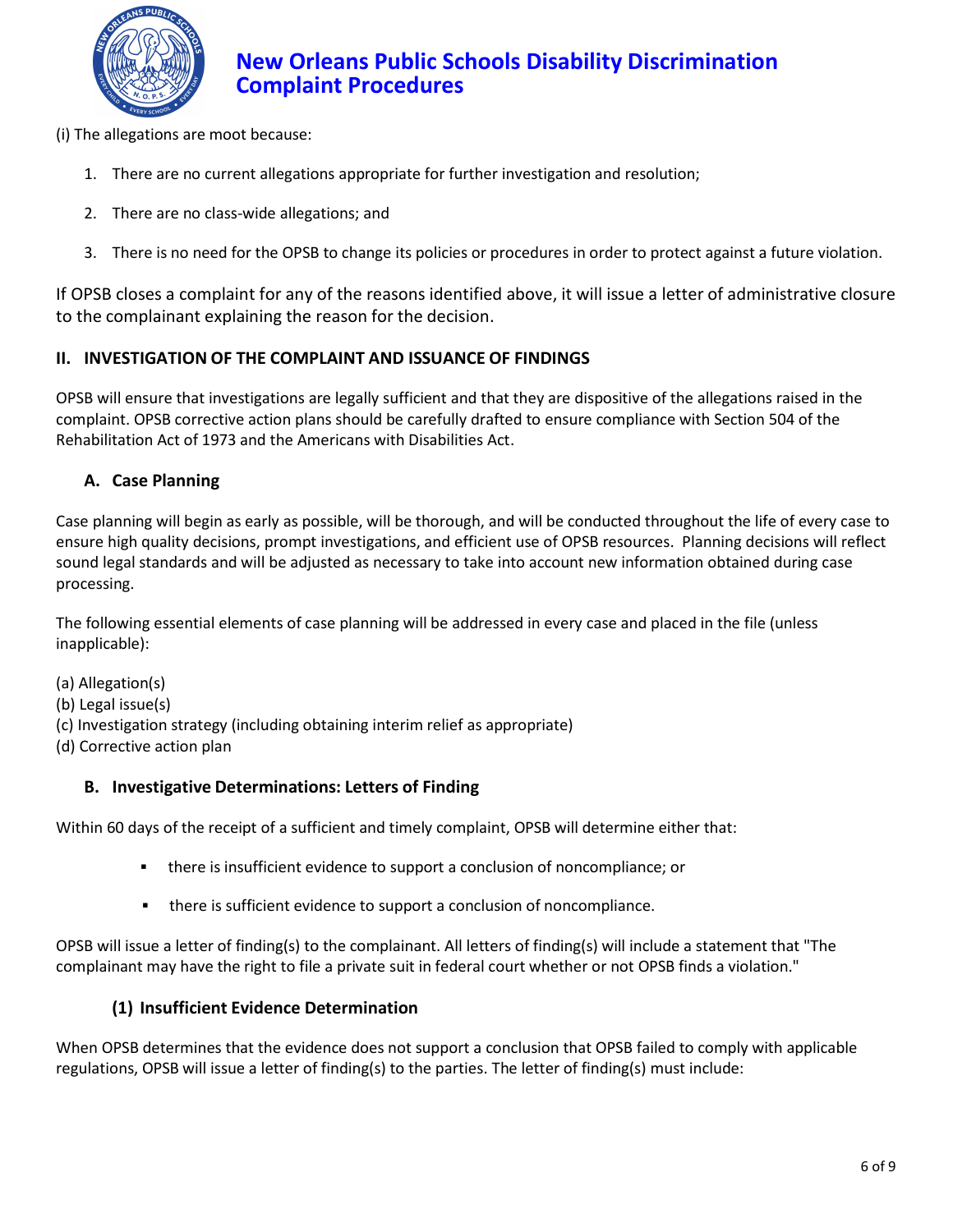

## **I. EVALUATION OF THE COMPLAINT**

If OPSB determines that written information provided to OPSB is a complaint, OPSB will establish whether it has sufficient information to proceed to investigation. OPSB will provide complainants with assistance regarding the nature of their rights and of the OPSB investigation process. Additionally, OPSB staff will provide appropriate assistance to complainants who are persons with disabilities, individuals of limited English proficiency or persons whose communication skills are otherwise limited.

To investigate the complaint, OPSB may need to collect and analyze personal information. OPSB does not reveal the name or other identifying information about an individual (including individuals who file complaints or speak to OPSB) unless (1) such information would assist in the completion of an investigation or in corrective activities of OPSB in remedying violations of law; (2) such information is required to be disclosed under the Louisiana's public records laws; or (3) such information is permitted to be disclosed under the Family Educational Rights and Privacy Act and Louisiana laws concerning the confidentiality of student records and OPSB determines disclosure would further an interest of the OPSB.

However, OPSB can release certain information about complaints to the general public, including the date a complaint was filed; the type of discrimination included in a complaint; the date a complaint was resolved, dismissed or closed; the basic reasons for OPSB decision; or other related information. Any information OPSB releases to the general public will not include personally-identifiable information about the complainant or the person on whose behalf the complaint was filed except as noted in the paragraph above.

## **A. Determine the Sufficiency of a Complaint**

A complaint is a written or electronic statement to OPSB alleging that the rights of one or more students with a disability have been violated and requesting that the OPSB take action. Complaints may be filed online as well as by mail, fax, or in person. Some correspondence that OPSB receives, even if it concerns an alleged civil rights violation, may not be a complaint. Upon receipt, OPSB will determine whether or not the correspondence is a complaint. If a complaint is filed electronically, by e-mail or fax, a signed consent form must be secured in addition to a complaint form.

The following are not complaints:

- (a) Oral allegations that are not reduced to writing;
- (b) Anonymous correspondence;
- (c) Courtesy copies of correspondence or a complaint filed with others; or
- (d) Inquiries that seek advice or information but do not seek action or intervention from OPSB.

The complaint should include a written explanation of what happened; a way to contact the complainant (if the complaint is filed by e-mail OPSB must have the complainant's actual name and address); and identification of the person or group injured by the alleged discrimination.

Complaints should be submitted to OPSB complaint coordinator: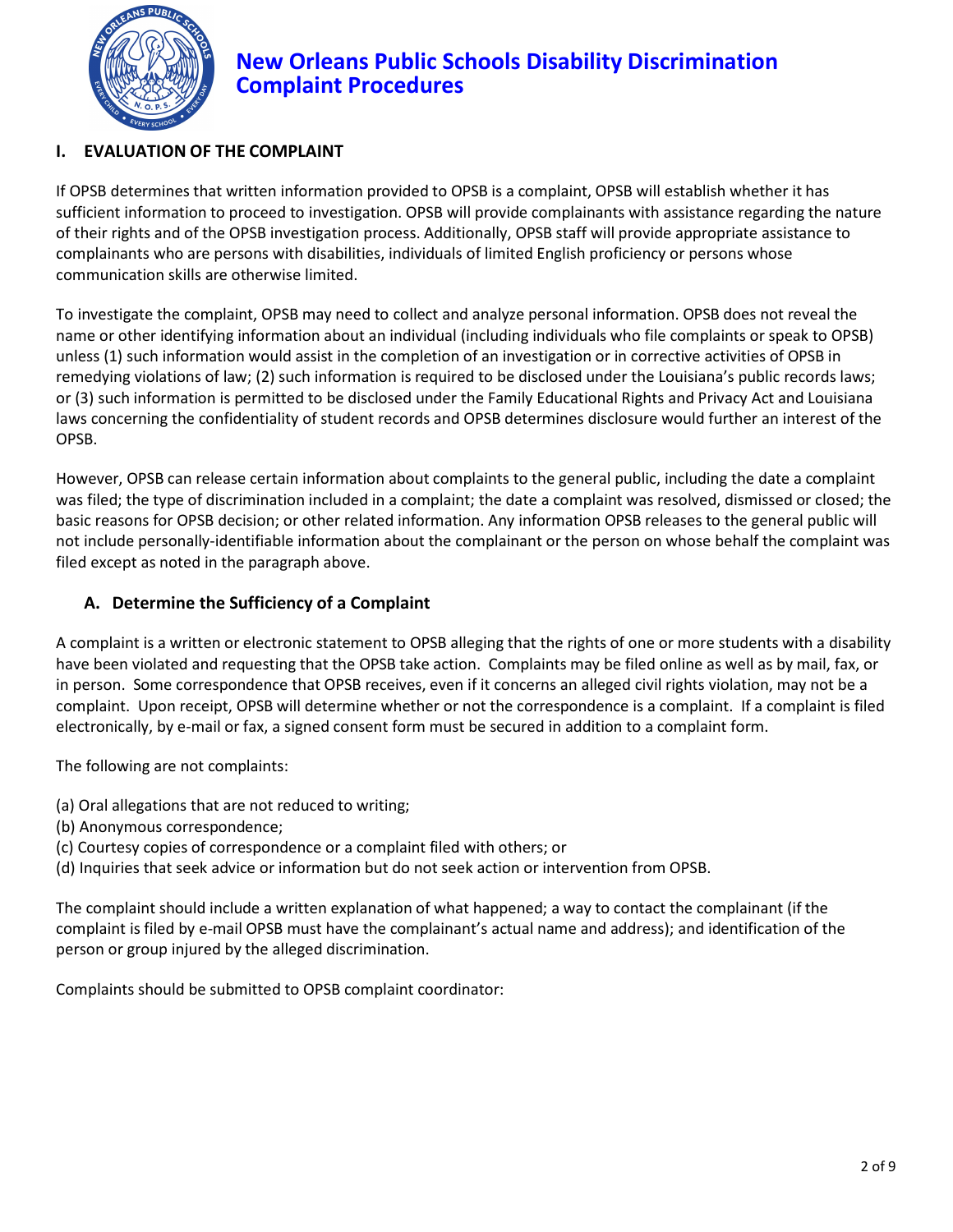

Generally, OPSB seeks documentary evidence, develops interview questions based upon those data and any other available information, and conducts interviews with the complainant, OPSB personnel, and others as appropriate. The exact approach taken to data/information collection will vary from case to case depending on the issues raised, the extent to which relevant data are in the control of OPSB or others, and investigation strategies. Some general practices that should be part of decision-making during data collection include:

- Obtain independent written documentation to corroborate oral statements.
- Label all evidence, documents, electronic media, and written records of contact, with information identifying the case being investigated and the circumstances under which the evidence was obtained (e.g., where and when an interview was conducted, and who provided a given document).

## **(2) OPSB Authority to Obtain Information**

OPSB has no legal authority to require the complainant or any other individual or organization outside of OPSB control to provide information.

### **(3) Interviews**

Interviews are an integral part of most investigations. The objective of interviews is to gain an understanding of the records and data relevant to the issues in the case; to obtain information from and assess the credibility of witnesses; and to evaluate OPSB defenses. OPSB may conduct individual interviews or focus groups as part of its investigations.

**Notice –** Prior to initiating an interview, OPSB should inform the witness of the following:

(i) The general purpose of the interview, including OPSB's role, what law or laws may be pertinent to the investigation, and where appropriate, a brief explanation of what is under investigation.

(ii) The potential uses of the information to be obtained from the witness.

(iii) The witness's right to personal representation during the interview by a person of their choice.

(iv) If the witness is an employee of OPSB, his or her right to refuse to have anyone else present during the interview and his or her right to refuse to reveal the content of an interview.

(v) The regulatory provisions concerning prohibition of intimidating or retaliatory acts by OPSB.

Witnesses shall be interviewed under circumstances that assure privacy. An interpreter may be used if safeguards are taken to ensure the competence of the interpreter and to protect the witness's privacy.

**Interviews with Minors (Persons Under 18) or Legally Incompetent Individuals** – OPSB shall obtain written consent from a parent or guardian prior to interviewing any person under 18 years of age or otherwise adjudicated legally incompetent, for example, mentally impaired. Parental or legal guardian consent may not be required for persons under 18 if they are emancipated under state law and are therefore considered to have obtained majority. For persons under 18 who state they are emancipated, OPSB should obtain proof of emancipation.